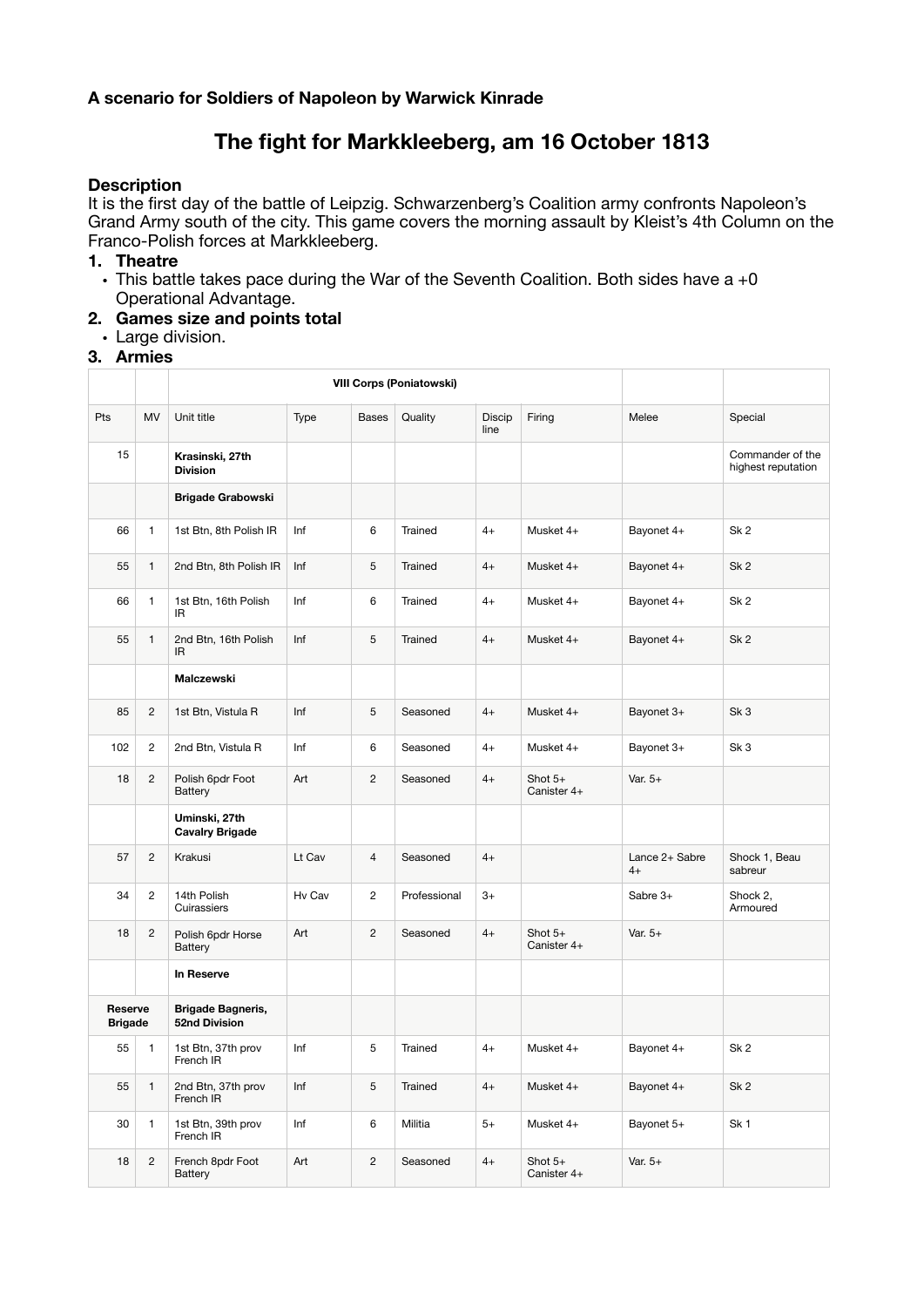| 729 | 21 | $+D3$ |  |  |  |  |
|-----|----|-------|--|--|--|--|
|     |    |       |  |  |  |  |

|                           |                |                                       | 4th Column (Kleist) |                |          |                |                          |                        |                    |
|---------------------------|----------------|---------------------------------------|---------------------|----------------|----------|----------------|--------------------------|------------------------|--------------------|
| Pts                       | MV             | Unit title                            | Type                | <b>Bases</b>   | Quality  | Discip<br>line | Firing                   | Melee                  | Special            |
|                           |                | 12th Brigade, Prince<br>August        |                     |                |          |                |                          |                        |                    |
|                           |                | Von Löbell                            |                     |                |          |                |                          |                        |                    |
| 16                        | $\mathbf{1}$   | 2nd Silesian LW<br>cavalry            | Lt Cav              | $\overline{2}$ | Militia  | $4+$           |                          | Lance $3+$<br>Sabre 4+ | Scouts             |
| 50                        | $\mathbf{1}$   | 2nd Btn, 6th Prussian<br><b>RIR</b>   | Inf                 | 5              | Trained  | $4+$           | Musket 4+                | Bayonet 4+             | Sk <sub>1</sub>    |
| 50                        | $\mathbf{1}$   | 2nd Btn, 11th<br>Prussian RIR         | Inf                 | 5              | Trained  | $4+$           | Musket 4+                | Bayonet 4+             | Sk <sub>1</sub>    |
| 18                        | $\overline{2}$ | Prussian 6pdr Foot<br>Battery         | Art                 | $\overline{c}$ | Seasoned | $4+$           | Shot $5+$<br>Canister 4+ | Var. $5+$              |                    |
|                           |                | 2nd Silesian IR                       |                     |                |          |                |                          |                        |                    |
| 50                        | $\mathbf{1}$   | 1st Btn, 2nd Silesian<br>IR.          | Inf                 | 5              | Trained  | $4+$           | Musket 4+                | Bayonet 4+             | Sk <sub>1</sub>    |
| 50                        | 1              | 2nd Btn, 2nd Silesian<br>IR           | Inf                 | 5              | Trained  | 4+             | Musket 4+                | Bayonet 4+             | Sk <sub>1</sub>    |
| 65                        | 1              | Fusiliers, 2nd Silesian<br>IR.        | Inf                 | 5              | Trained  | $4+$           | Musket 4+                | Bayonet 4+             | Sk 2, Light        |
| 6                         | 0              | Jäger detachment                      |                     |                |          |                |                          |                        |                    |
|                           |                | Helfreich, 14th<br><b>Division</b>    |                     |                |          |                |                          |                        |                    |
|                           |                | <b>Brigade Lialin</b>                 |                     |                |          |                |                          |                        |                    |
| 36                        | $\mathbf{1}$   | 1st Btn, Tenginsk<br>Russian IR       | Inf                 | 3              | Seasoned | $4+$           | Musket 4+                | Bayonet 4+             | Sk 1, Stoic        |
| 36                        | $\mathbf{1}$   | 2nd Btn, Tenginsk<br>Russian IR       | Inf                 | 3              | Seasoned | $4+$           | Musket 4+                | Bayonet 4+             | Sk 1, Stoic        |
| 36                        | $\mathbf{1}$   | 1st Btn, Estonian<br>Russian IR       | Inf                 | 3              | Seasoned | $4+$           | Musket 4+                | Bayonet 4+             | Sk 1, Stoic        |
| 36                        | $\mathbf{1}$   | 2nd Btn, Estonian<br>Russian IR       | Inf                 | 3              | Seasoned | $4+$           | Musket 4+                | Bayonet 4+             | Sk 1, Stoic        |
|                           |                | <b>Brigade Winstoff</b>               |                     |                |          |                |                          |                        |                    |
| 36                        | $\mathbf{1}$   | 1st Btn, 25th Russian<br>Jäger R      | Inf                 | 3              | Trained  | $4+$           | Musket 4+                | Bayonet 5+             | Sk 2, Stoic, Light |
| 36                        | $\mathbf{1}$   | 2nd Btn, 25th<br>Russian Jäger R      | Inf                 | 3              | Trained  | $4+$           | Musket 4+                | Bayonet 5+             | Sk 2, Stoic, Light |
| 36                        | 1              | 1st Btn, 26th Russian<br>Jäger R      | Inf                 | 3              | Trained  | $4+$           | Musket 4+                | Bayonet 5+             | Sk 2, Stoic, Light |
| 36                        | $\mathbf{1}$   | 2nd Btn, 26th<br>Russian Jäger R      | Inf                 | 3              | Trained  | $4+$           | Musket 4+                | Bayonet 5+             | Sk 2, Stoic, Light |
|                           |                |                                       |                     |                |          |                |                          |                        |                    |
| 27                        | $\overline{c}$ | Russian 6pdr Foot<br><b>Battery</b>   | Art                 | 3              | Seasoned | $4+$           | Shot $5+$<br>Canister 4+ | Var. $5+$              |                    |
| 28                        | $\overline{2}$ | Prussian 12pdr Foot<br><b>Battery</b> | Art                 | $\overline{c}$ | Seasoned | $4+$           | Shot $5+$<br>Canister 4+ | Var. $5+$              |                    |
| 56                        | $\overline{c}$ | Loubny Russian<br>Hussars             | Lt Cav              | $\overline{4}$ | Seasoned | $3+$           | Carbine 5+               | Sabre 3+               | Scouts, one shot   |
| Reserve<br><b>Brigade</b> |                | von Schwichow                         |                     |                |          |                |                          |                        |                    |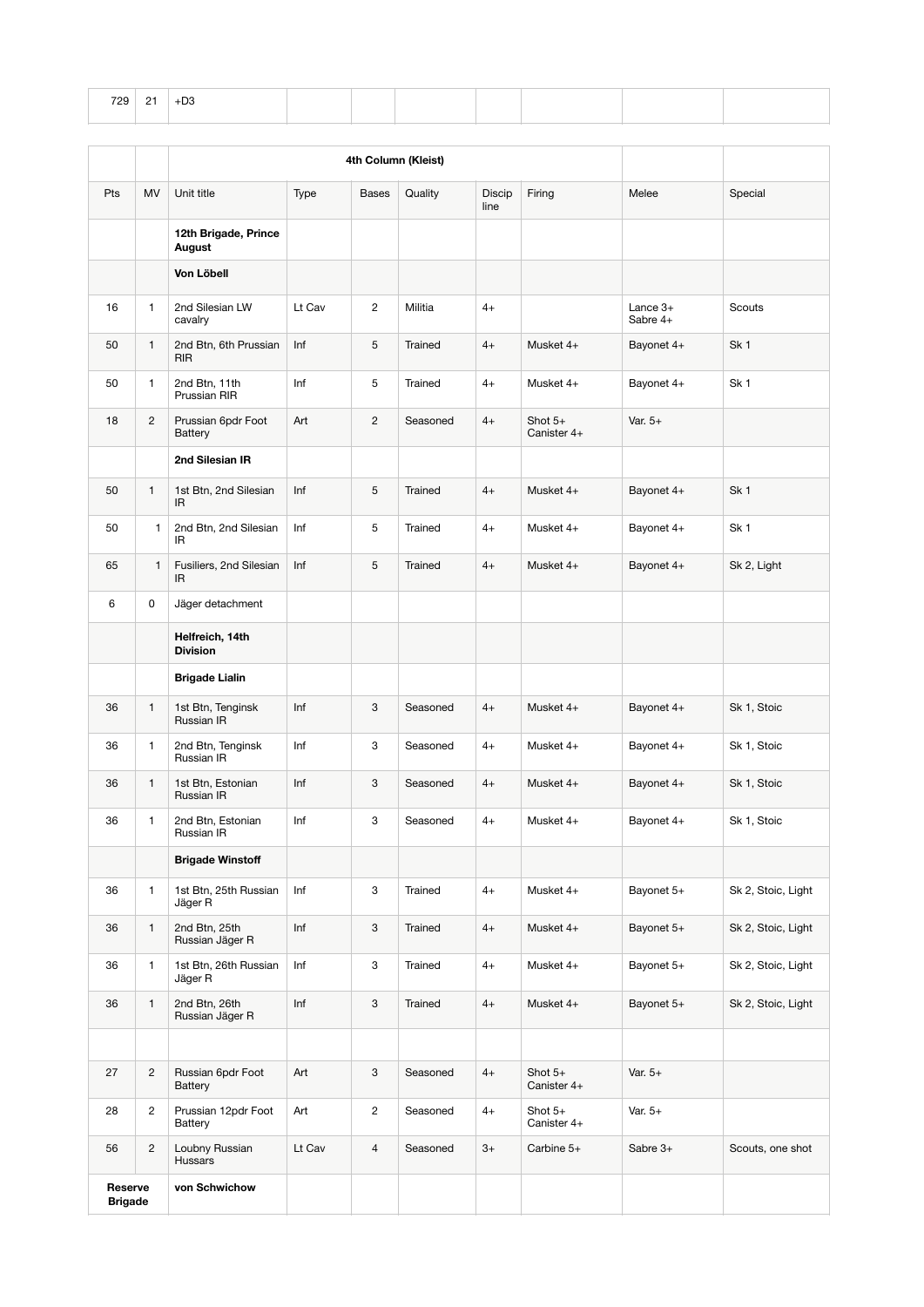| 50  | 1            | 1st Btn, 11th<br>Prussian RIR | Inf   | 5 | Trained | $4+$ | Musket 4+ | Bayonet 4+ | Sk <sub>1</sub> |
|-----|--------------|-------------------------------|-------|---|---------|------|-----------|------------|-----------------|
| 50  |              | 3rd Btn, 11th<br>Prussian RIR | Inf   | 5 | Trained | $4+$ | Musket 4+ | Bayonet 4+ | Sk <sub>1</sub> |
| 42  | $\mathbf{1}$ | 1st Btn, 10th<br>Prussian LW  | Inf   | 6 | Militia | $4+$ | Musket 4+ | Bayonet 4+ | Sk <sub>1</sub> |
| 42  |              | 2nd Btn, 10th<br>Prussian LW  | Inf   | 6 | Militia | $4+$ | Musket 4+ | Bayonet 4+ | Sk <sub>1</sub> |
| 888 | 26           | $+1$                          | $+D3$ |   |         |      |           |            |                 |

## **4. Terrain notes (refer to page 41 of rulebook)**

- Each square on the map represents 12 paces
- Water Features: the River Pleisse is unfordable. The east-West stream is fordable along its length and counts as a linear obstacle.
- Hills: the hill is a gentle slope. The first contour can block line of sight but otherwise confer no uphill advantages. Artillery deployed on the second contour may fire over 1 other unit, provided it is over 5 paces from the target.
- Woods: the woods are treated as Open. They count as difficult terrain for infantry and cavalry and open terrain for light units and those in extended line.
- Buildings: all buildings on the map are brick-built. Place wall and building models from your collection within the grey shaded village area. The village of Markkleeberg should be capable of holding 3 or 4 battalions.



#### **5. Special Circumstances**

#### • None apply.

- **6. Command Points** 
	- The French have D3 Command points.
	- The Prussians have D3+1 Command points.

## **7. Tactical Order**

- The Prussians have the All-out Attack order.
- The French have the Defence order. In this scenario they have no possibility of receiving fieldworks. Other aspects of the order apply as written.